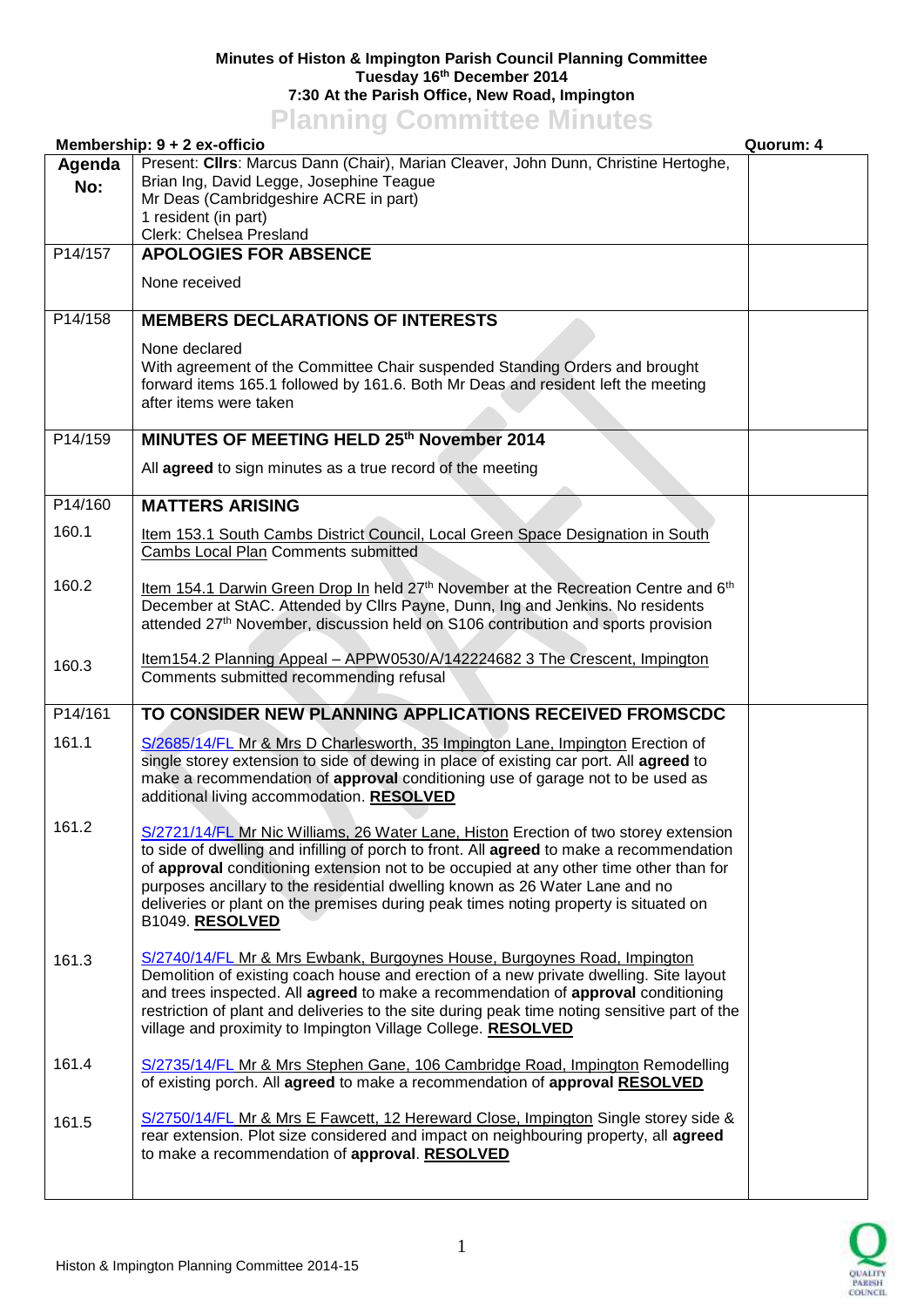| 161.6   | S/2799/14/FL Mr Brian Williams, 1 Nuns Orchard, Histon New detached 3 bedroom<br>dwelling. Standing Orders suspended for item. Applicant present spoke of plans and<br>design in keeping with existing development. Questions asked relating to parking<br>provision, positioning of dwelling on plot and boundary treatment. Standing Orders re-<br>instated. Nearby property in Clay Street refused permission for similar application. All<br>agreed to make a recommendation of refusal commenting:<br>On-street parking already a problem in this area of the village, only to be<br>exacerbated by further development<br>Proposal for detached dwelling out of keeping with semi-detached street scene<br>$\qquad \qquad \blacksquare$<br>Poor relationship with existing dwelling on site<br>$\overline{\phantom{a}}$<br>Lack of garden amenity<br>$\overline{\phantom{a}}$<br><b>RESOLVED</b>        |           |
|---------|---------------------------------------------------------------------------------------------------------------------------------------------------------------------------------------------------------------------------------------------------------------------------------------------------------------------------------------------------------------------------------------------------------------------------------------------------------------------------------------------------------------------------------------------------------------------------------------------------------------------------------------------------------------------------------------------------------------------------------------------------------------------------------------------------------------------------------------------------------------------------------------------------------------|-----------|
| 161.7   | S/2725/14/OL Mr John Leighton, Cambridge Cohousing Ltd, K1, Topper Street,<br>Orchard Park 38 Passivhaus dwelling and ancillary facilities including Common House<br>and communal gardens. Application for information only, noted                                                                                                                                                                                                                                                                                                                                                                                                                                                                                                                                                                                                                                                                            |           |
| P14/162 | TO ACCEPT CLERKS REPORT                                                                                                                                                                                                                                                                                                                                                                                                                                                                                                                                                                                                                                                                                                                                                                                                                                                                                       |           |
| 162.1   | Report provided to all and accepted (Appx 1) covering: Decision Notices;<br>Applications for information only                                                                                                                                                                                                                                                                                                                                                                                                                                                                                                                                                                                                                                                                                                                                                                                                 |           |
| P14/163 | TO RECEIVE UP-DATE ON NORTHSTOWE                                                                                                                                                                                                                                                                                                                                                                                                                                                                                                                                                                                                                                                                                                                                                                                                                                                                              |           |
| 163.1   | Community: 28 <sup>th</sup> January, 22 <sup>nd</sup> April, 15 <sup>th</sup> July, 7 <sup>th</sup> October – Longstanton<br>Parish: 11 <sup>th</sup> March, 3 <sup>rd</sup> June, 2 <sup>nd</sup> September, 18 <sup>th</sup> November - Cottenham VC<br>Agenda 28 <sup>th</sup> January forwarded to all                                                                                                                                                                                                                                                                                                                                                                                                                                                                                                                                                                                                    |           |
| P14/164 | <b>CONSULTATIONS</b>                                                                                                                                                                                                                                                                                                                                                                                                                                                                                                                                                                                                                                                                                                                                                                                                                                                                                          |           |
| 164.1   | South Cambridgeshire District Council - Consultation on Cambridge North Fringe East<br>Area Action Plan (AAP) running 8 weeks from 8 December until 6 February 2015. Cllr<br>Hertoghe to assess documentation and provide update at next Committee meeting                                                                                                                                                                                                                                                                                                                                                                                                                                                                                                                                                                                                                                                    | <b>CH</b> |
|         |                                                                                                                                                                                                                                                                                                                                                                                                                                                                                                                                                                                                                                                                                                                                                                                                                                                                                                               |           |
| P14/165 | TO CONSIDER OTHER PLANNING CORRESPONDENCE AND REPORT                                                                                                                                                                                                                                                                                                                                                                                                                                                                                                                                                                                                                                                                                                                                                                                                                                                          |           |
| 165.1   | Cambridgeshire ACRE Affordable Housing in Histon & Impington Mr Deas invited to<br>speak and update committee on possible sites within Histon & Impington. Standing<br>Orders suspended for item. Approached by land agent regarding potential rural<br>exception site to the rear of Woodcock Close. Cllr Ing declared a pecuniary interest<br>(lives nearby) and left the meeting. Cllr Teague highlighted concerns for this site<br>covering: no bus stops; poor roadways; no pathways; distance for school and village<br>centre; no amenities play areas etc. Mr Deas highlighted:<br>Housing survey would be required for Histon & Impington, never build more than<br>need<br>December 2013 SCDC had just over 100 households with connections to Histon &<br>٠<br>Impington on the housing register<br>S106 would ensure clause for local connection required for housing<br>$\overline{\phantom{a}}$ |           |
|         | Histon has 23 affordable properties, received 88 bids<br>$\blacksquare$                                                                                                                                                                                                                                                                                                                                                                                                                                                                                                                                                                                                                                                                                                                                                                                                                                       |           |
|         | Impington has 147 properties, received 80 bid<br>$\overline{\phantom{a}}$<br>As site is not a Designated Protected Area, cannot guarantee houses will always be<br>$\overline{\phantom{a}}$<br>affordable as can be purchased under Right to Acquire                                                                                                                                                                                                                                                                                                                                                                                                                                                                                                                                                                                                                                                          |           |
|         | Neighbourhood Plan process, options to designates sites<br>Committee agree in principle with the idea and note the need for affordable housing in<br>Histon & Impington. Committee Clerk to contact Mr Deas for further information<br>regarding outline scheme and process involved. Mr Deas was thanked for attending,<br>and left the meeting                                                                                                                                                                                                                                                                                                                                                                                                                                                                                                                                                              |           |
| 165.2   | South Cambs Local Plan Updated Hearing Programme Version 5 dated 4 December<br>2014. Noted HIVAG invited to 2 hearings. Item for next agenda to agree level of<br>support and Cllr attendance at hearings                                                                                                                                                                                                                                                                                                                                                                                                                                                                                                                                                                                                                                                                                                     |           |
| P14/166 | Date of next meeting                                                                                                                                                                                                                                                                                                                                                                                                                                                                                                                                                                                                                                                                                                                                                                                                                                                                                          |           |